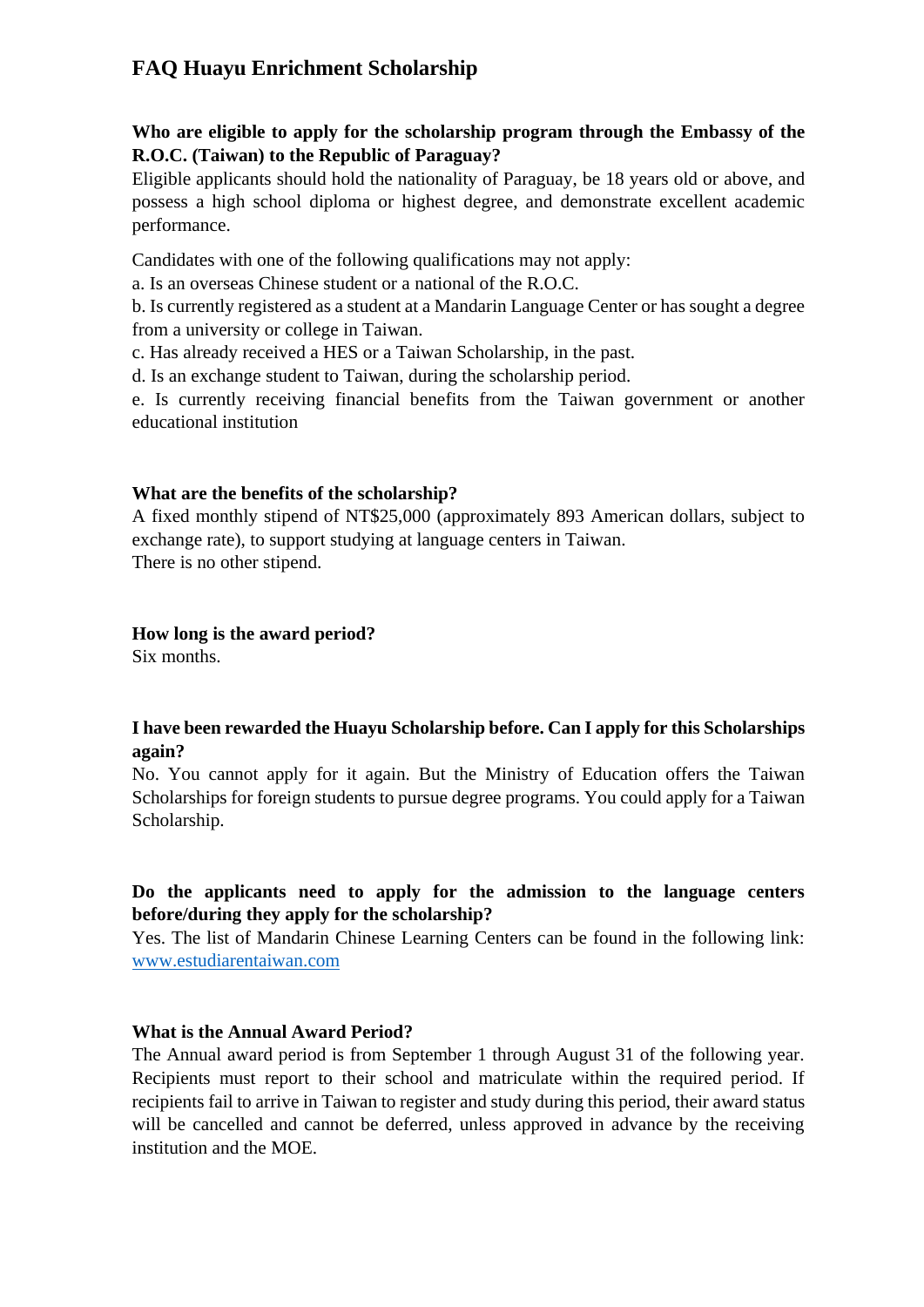# **FAQ Huayu Enrichment Scholarship**

## **How will the scholarship be paid?**

The stipends usually will be paid through the school at the end of each month. In principle, the scholarship is paid month by month. Each university has its own policy to distribute the scholarship to students. Please contact the coordinator at your school to know more details. Please take note that the payment process may be delayed in the first month of your studying due to accounting or administrative procedures. It is suggested that all recipients have sufficient funds to pay for tuition and living expenses during this period.

## **Should I need to obtain a minimum average score?**

Starting from the first semester (quarter), if the recipient fails to obtain the specified standard score by the university (an average of 80 points out of 100), his/her scholarship will be suspended for a month in the next semester (quarter)

## **In what kind of situation will my scholarship and the remaining stipends be cancelled?**

A. The Scholarship will be suspended for one month, if one or more of the following conditions occur.

a. The Scholarship will be suspended for one month, if the recipient has missed 12 hours or more of their language course within a single month.

b. Starting from the first semester (quarter), if the recipient fails to obtain the specified standard score by the university (an average of 80 points out of 100), his/her scholarship will be suspended for a month in the next semester (quarter).

c. The recipient of a nine month or longer scholarship without a Level 3 or above TOCFL certificate within 2 years prior to enrollment must hand in the certificate or transcript one month before the end of the scholarship term. If he/she fails to do so, the scholarship will be suspended for one month.

B. Scholarship Cancellation, if one or more of following conditions occur.

a. The recipient fails to obtain the standard score (an average of 80 points out of 100) for two consecutive semesters (quarters), he/she will be disqualified from receiving the scholarship.

b. Any recipient missing a final achievement score for any semester (quarter) will be disqualified from receiving the scholarship with the exception of a serious illness or accident.

c. The recipient will not continue to receive the scholarship if he/she violates R.O.C. law. d. The scholarship will be suspended or revoked if the recipient violates University or Mandarin Language Center regulations.

## **Can I apply for the HES/TS if I have never learned Chinese before?**  Yes.

## **Can I apply if I am currently not enrolled to any Taiwan school?**  Yes.